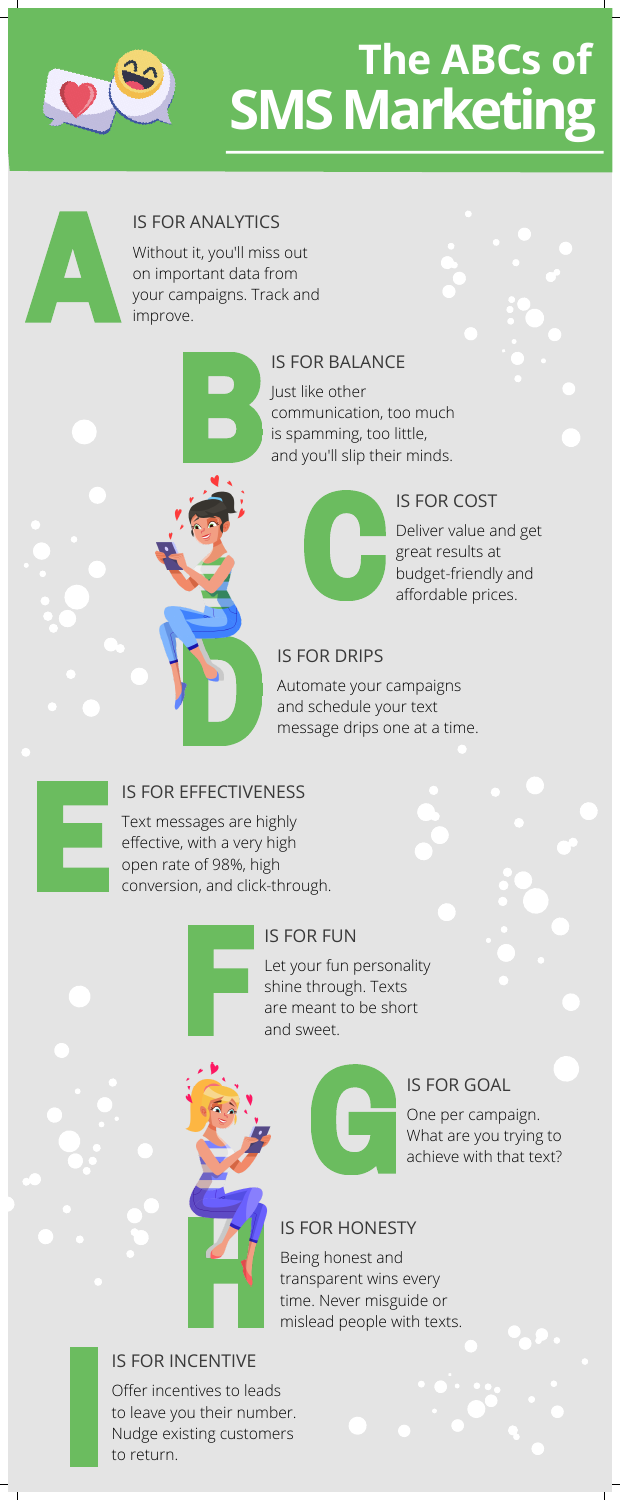# IS FOR JARGON

Leave it out or your texts. Texts should sound natural, like you are texting with a friend.



### IS FOR KEYWORDS

Use short and easy-toremember keywords to communicate and trigger actions.

# IS FOR LINKS

Use short links in texts to ask customers to take action like subscribe.

### IS FOR MOBILE COUPONS

Surprise customers with a discount or exclusive promotion that they can redeem easily.

# IS FOR NOTIFICATION

Remind people about appointments, pick-ups, service dates, deliveries.

IS FOR OPT-OUT

Use a clear opt-out option. A keyword like STOP or link to a subscription page will do.



# IS FOR PERMISSION

Ask people for their number and consent to communicate via texts.

#### IS FOR QUALITY

Text when you have something valuable to send. Bothering people with no reason won't do any good.

#### IS FOR RESPONSE

Texting is a 1-on-1 conversation. Give people the chance to respond with a keyword, act on a coupon, give feedback.